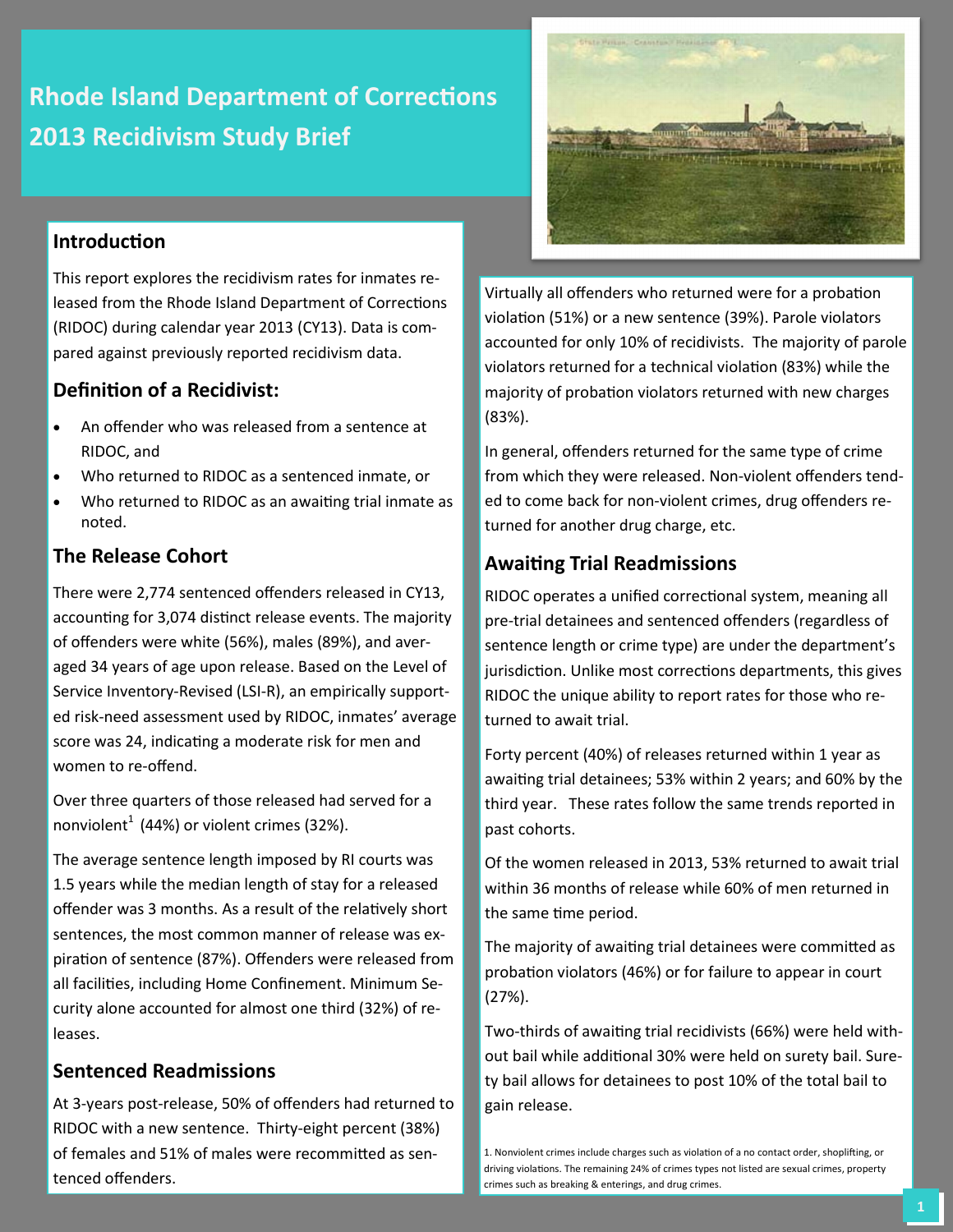## **Compared to Earlier Cohorts**

The number of releases and the recidivism rate has fluctuated cohort year to cohort year. The 2004 cohort had the highest return rate to-date (54%) and the 2009 cohort had the lowest return rate (48%). The current cohort (CY13) has a return rate of 50% within 36 months of release.



Figure II.

Offenders released on less serious crimes (i.e. nonviolent) spent on average less time in the community before reoffending. Parole violators recidivated faster than any other commitment type, 6.4 months on average, while probation violators and

A significant trend to note is the

difference in probation violator commitments between the cohorts. Probation violator recidivists dropped by nearly half from 2004 to 2009. Since then, a steady increase is apparent. In 2013, these types of commitments reached nearly the same level as the CY04 cohort.

## **Time in the Community**

The average time spent in the community for the CY13 cohort was 9.8 months. Almost 7% of recidivists returned within 30 days of release. An additional 21% returned between 1 and 3 months post release. By 7 months post-release, 49% of recidivists already returned to RIDOC. Overall, length of stay in the community prior to re-offense follows the same trend throughout the years as pictured in



those who were newly sentenced returned in about 11 months.

## **Correlates of Readmission**

The following variables were significantly correlated to recommitment rates: Age of release, education level, offense type, security level at release, and LSI-R score. Younger offenders and those who had not received a high school diploma were more likely to re-offend. Offenders who were released from serving a sexually based offense were less likely to re-offend than the general population.

Offenders, regardless of time served, were more likely to return if they were released from a maximum security facility versus minimum or community-based security. Security level was also correlated with time in the community. Those offenders serving in higher security facilities (i.e. High Security, Intake Service Center, and Maximum Security) stayed in the community for shorter times. For example, one third of those released from High Security recidivated within 6 months of release while only 9% of those released from Home Confinement returned in the same time period.

## **F I G U R E I : R I D O C H I S T O R I C A L R E C I D I V I S M R A T E S 50%**

**Sentence readmissions within 36 months of release**

## **1%**

**Of Recidivists were sex offenders**

## **92%**

**Of recidivists were male**

## **42%**

**Of recidivists returned within 6 months of release**

# **59%**

**Recidivist were felons** 

## **34**

**Average age at release**

# **221**

**Median days in the community before recidivating**

## **51%**

**Of recidivists were probation violators**

# **32%**

**Report being from Providence**

# **43%**

**Of recidivists were nonviolent offenders**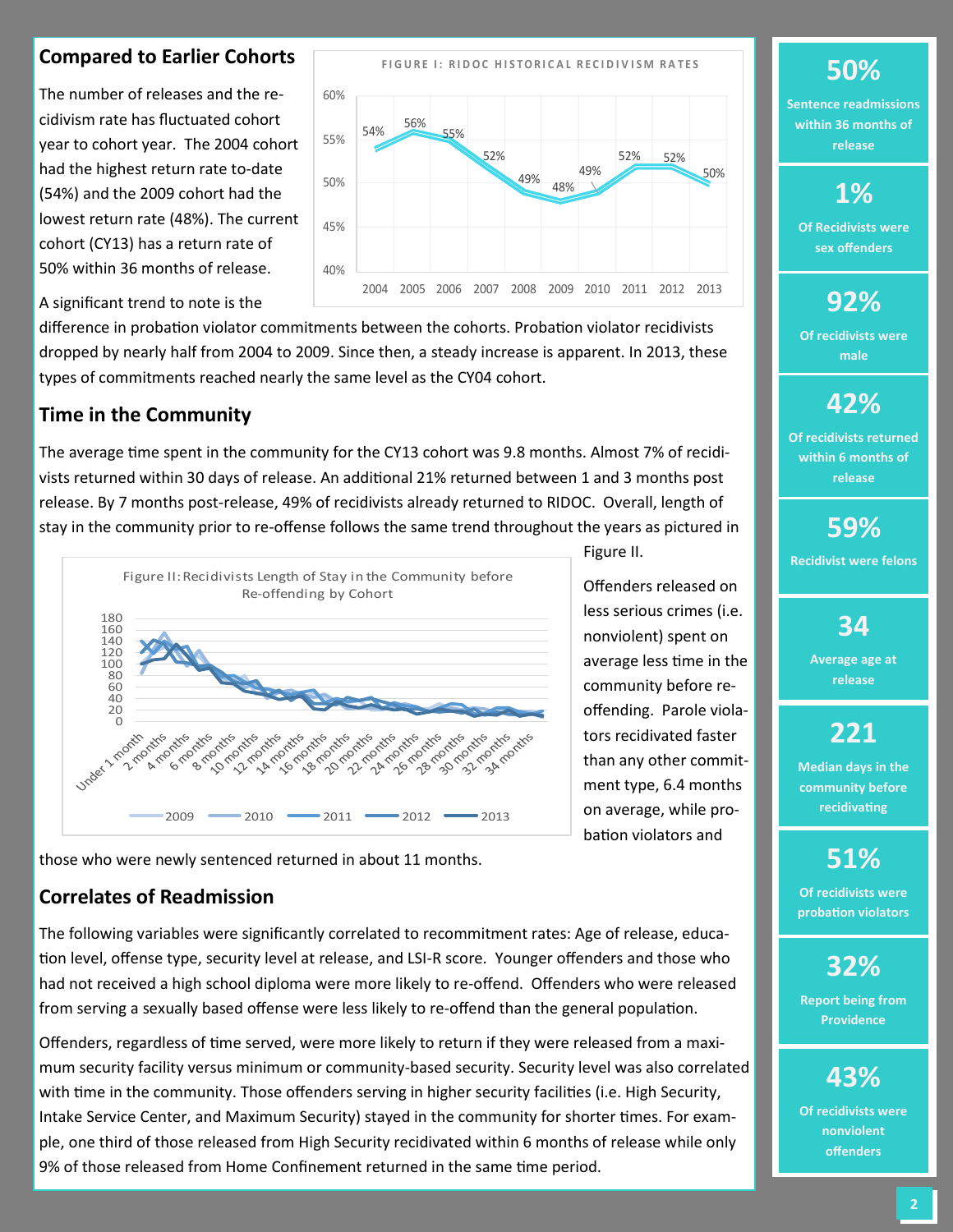## **The Level of Service Inventory-Revised**

The LSI-R score had a strong, positive correlation to recidivism; the higher the LSI-R score and risk level, the more likely an offender is to recidivate. It is important to note risk level is not synonymous with dangerousness or indicative of how serious a crime an offender may have been committed; risk level indicates how likely a person is to re-offend.

Figure III illustrates the higher the LSI-R score the greater return rates of offenders. For example, 24% of releases with a low score indicating low risk recidivate compared to 78% with a moderate/high risk score. Not only do



higher scores and risk level imply a greater risk to re-offend, it also corresponds with less time spent in the community prior to re-incarceration. On average, the lowest risk offenders spend 80% more time more in the community than their highest risk counterparts.

In general, low and high risk offenders have an equal distribution of crime type where approximately 40% are released from serving a violent offense and a third are released from serving a nonviolent offense.

Risk level is not predictive of the readmission type for recidivists. No matter if an offender was low or high risk, they were equally likely to return as either a probation violator or a newly sentenced offender.

The LSI-R is split into 10 domains to best identify individual risk and needs: criminal history, education/employment, financial, family/marital, accommodation, leisure/recreation, companions, alcohol/drug, emotional/personal, and attitudes/orientation. Within the domains, criminal history had the strongest correlation to recidivism followed by companions, financial, and family/ marital. Attitudes/orientations had a stronger relationship with awaiting trial recidivism than it did sentenced recidivism.

#### **Risk-Need-Responsivity**

Over the past four years, RIDOC has adopted the Risk-Need-Responsivity approach to effectively address the needs of the offender population. Literature indicates these principles have a positive effect on recidivism reduction (Andrews, 2001, Andrews & Bonta, 2010, Bonta & Andrews, 2007, 2010) and allow for appropriate allocation of resources.

The Risk Principle identifies **who** to target (Andrews & Bonta, 1990). RIDOC uses the LSI-R assessment to categorize offenders by risk level (low through high) and triage to the appropriate case management and program services.

The Need Principle identifies **what** to target (Andrews & Bonta, 1990). Specifically, which criminogenic needs should be addressed to increase the likelihood of success for an offender.

The Responsivity Principle identifies **how**  to target by creating interventions to address needs that are negatively impacting successful reintegration (Andrews & Bonta, 1990). The interventions can be general (e.g. therapy) or specifically tailored to the individual (e.g. ESL).

For more information see [RIDOC's RNR](http://www.doc.ri.gov/docs/RNR%20Report-%202014.pdf)  [report.](http://www.doc.ri.gov/docs/RNR%20Report-%202014.pdf)